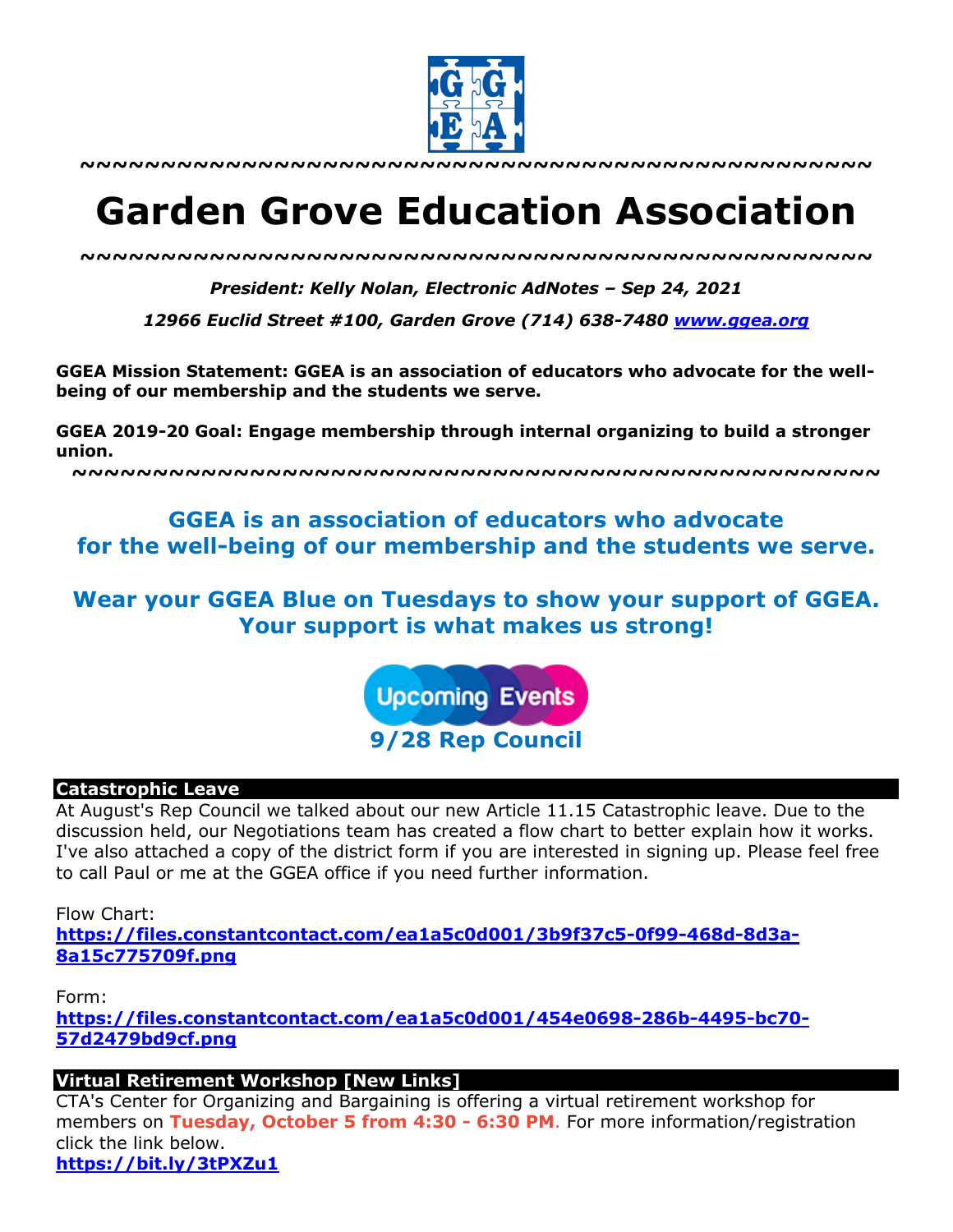# **California Casualty Athletics Grant**

"Give your athletes a sporting chance with a Thomas R Brown Athletics Grant. Apply to receive \$1000 for your middle/high school's team."

For more information visit **CalCasAthletics.com** for application deadlines and grant eligibility.

# **https://files.constantcontact.com/ea1a5c0d001/9f1a2dcc-d463-465f-b139 fa908e9e2e35.pdf**

# **TheStandard Open Enrollment/Brand New Educators**

Join The Standard for a brief online presentation about GGEA's special enrollment opportunity for Disability and Life Insurance. If you prefer to meet in person, TheStandard representatives will be at GGEA's office on October 7, 2021.

**https://files.constantcontact.com/ea1a5c0d001/063a6a6e-1b76-4b4a-a141- 5222f2a04ee5.pdf**

Learn more and apply online: **https://stdrd.co/gardengrovenewsletter**

# **The Standard: Helpful Links**

- **Learn more and apply**: **https://www.standard.com/cta/gardengrove**
- Schedule a virtual appointment: **http://www.stdrd.co/team4**
- Member Enrollment Brochure includes rates & benefits: **https://stdrd.co/booklet**
- Premium Flyer: **https://www.standard.com/sites/default/files/CTAPremiumAmountsFlyer.pdf**
- Cost Calculator: **https://www.standard.com/calcs/cta\_premium\_estimator**
- **VERIFY COVERAGE with the STANDARD**

**The Standard's dedicated CTA Customer Service Team Monday - Friday, 7 a.m. - 6 p.m. Phone: 800.522.0406**

# **GGEA Bulletin Board Contest – Theme: I Am The Union, We Are The Union**

Your site's GGEA bulletin board, located in your staff lounge, is a way to convey a variety of information from/about GGEA such as meeting announcements, election info, vendor information, CTA bulletins, and PD flyers. Your bulletin board reflects your union's identity.

Now is the time to get creative in how you display that information

How you design it is up to you. Work collaboratively with your members. There will be a winner at the elementary, intermediate, and high school level. A pizza party will be your reward. **Send your bulletin board photo to president@ggea.org by October 15th**.

## **The GGEA office staff will judge the entries. Winners will be announced at October 26 Rep Council**

Items to be included on your bulletin board:

- GGEA Mission Statement (Listed above)
- GGEA 2021-22Goals (Listed above)
- Vendors Info TheStandard, CalCasualty (in your site bag)
- Grant Opportunities